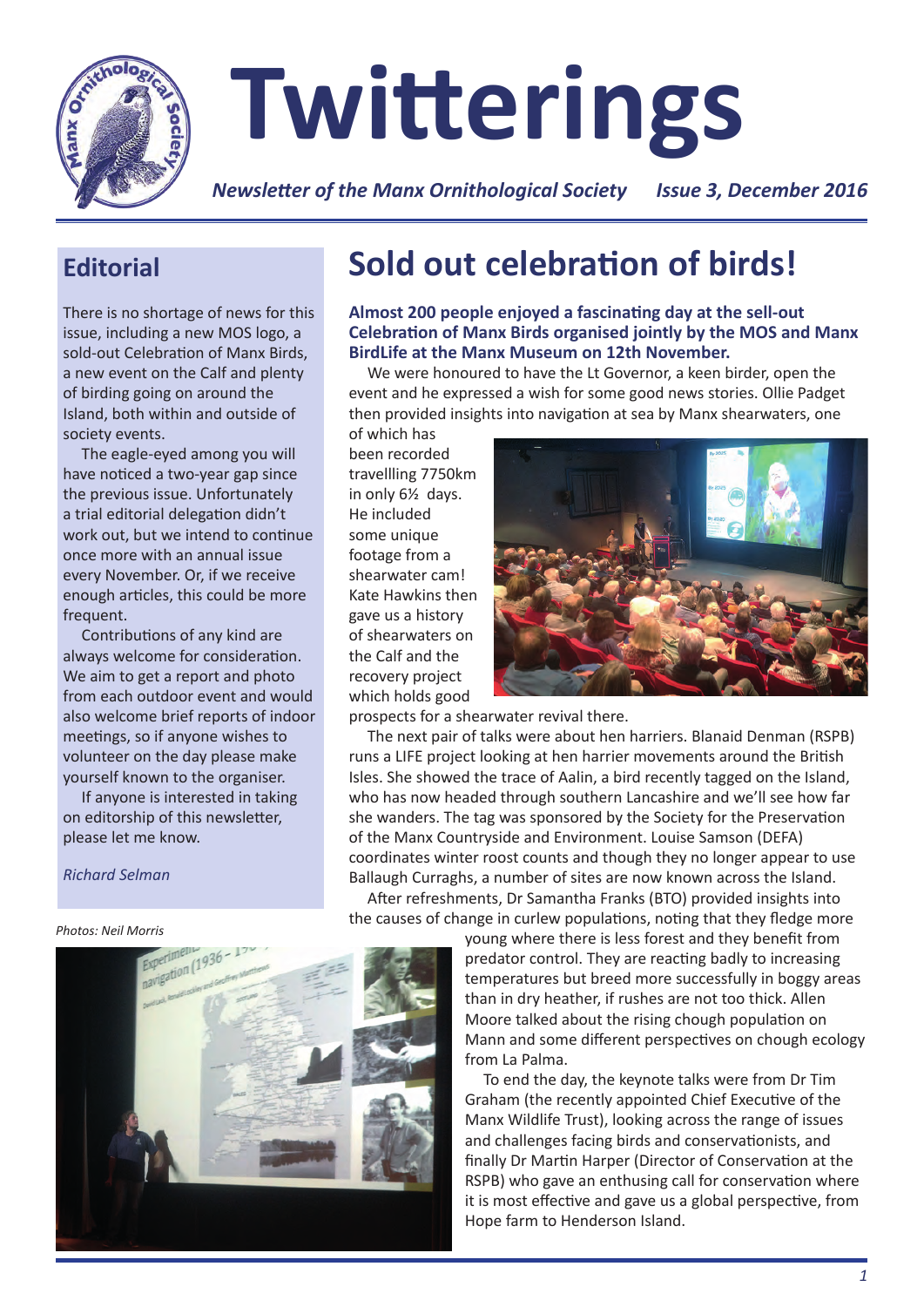# **Flycatchers helped by nest boxes**

#### **Nest boxes put up in the glens will help reverse the decline in spotted flycatchers, it is hoped.**

Spotted flycatchers take readily to open-fronted nest boxes provided that the front is no greater than 60mm from the floor of the box.



Sean Gray of the Manx Ringing Group assembled nest boxes with timber provided by the DEFA Saw Mill. He and I put up 30 spotted flycatcher nest boxes in Manx glens. The boxes will be monitored and it is hoped that they will aid the recovery of this vulnerable species here in the Isle of Man. The species suffered an 86% decline in its breeding population between 1967 and 2006 and is now on the UK, IoM and CI Birds of Conservation Concern red list. It is a priority species for conservationists and habitat managers. Data collected through nest recording and ringing should help the British Trust for Ornithology (BTO) to reveal the underlying causes of the decline.

Spotted flycatchers are a migratory species and overwinter on the west coast of Africa down to south of the Equator. They start to return to the UK from mid-April. Females lay four to five eggs which are incubated for 13 to 15 days before hatching. The chicks fledge after two weeks at which time they are spotted, unlike their streaked parents. As their name also suggests, spotted flycatchers feed on flies and a variety of flying insects. They are protected from disturbance while nesting (listed on Schedule 1 of the Wildlife Act 1990).

*Louise Samson*

# **Breeding trends**

The Department of Environment, Food & Agriculture's breeding bird trends have now run for 10 years, following the publication of the Manx Bird Atlas. Each year 10% of the Island was surveyed by Manx BirdLife, which means that an atlas update is also now possible. The data for the last 2 years has not yet been analysed, but each year has added data that has allowed more species to be assessed. We look forward to the eventual publishing of an update on changes since the Atlas was published.

# **Changes at Manx BirdLife**

There have been changes at Manx BirdLife with Neil Morris, who you may know from the MOS Committee and from his talks, taking over the helm from Dora Querido, and Michelle Storton has just started work as their education officer.

# **An MOS logo**

#### **With the organisation of the recent Bird Day, there was a request for an MOS logo.**

We haven't, of course, had a logo, using only the lapwing print on the event cards, the peregrine on the



journal and on our headed paper, and the society name in blue, which runs across the top of the paper.

The committee decided to put some thought to a logo which can be used on posters and publications, but there was reticence about wasting a lot of money or time on such a matter, and Neil Morris offered to take this on.

Neil did a fine job running up some ideas based on peregrines, which of course have a historic link to the island, as well as the MOS, as two used to be given to each new Lord of Mann and one therefore remains on the government crest, along with one of Odin's ravens. Logo ideas fell into two groups, 'traditional' badge-style circular/oval logos and those styled 'modern', with a flying bird and more open look to them. Support within the committee was split, but comments were offered and Neil took these on board and refined the drawings.

The committee preferred a traditional design and Alan Harris was contacted about using his Peregrine drawing. He agreed, so we now have a new logo. I hope that you, the members, are happy with the result. It seems recognisably Manx and MOS and should serve us well for now. Many thanks to Neil for his design skills.

# **On course**

**Thanks to Tim Earl and Dora Querido we have run two 'Beginners Birdwatching' courses together with Manx BirdLife. These have been much appreciated and enjoyed by the participants.**

The courses have consisted of three indoor evening sessions when lots of information was provided, about the best sort of binoculars, books and apps to buy and hints and tips on watching and identifying birds.

There were also three outdoor sessions when we were helped to identify birds by sight and sound and given clear and precise details of their distinguishing features, preferred habitats and migratory patterns. Tim has had many years of experience leading wildlife holidays worldwide and we are very fortunate that he has been able to spare the time to lead these courses. We hope to arrange some more dates in the future.

*Janet Thompson*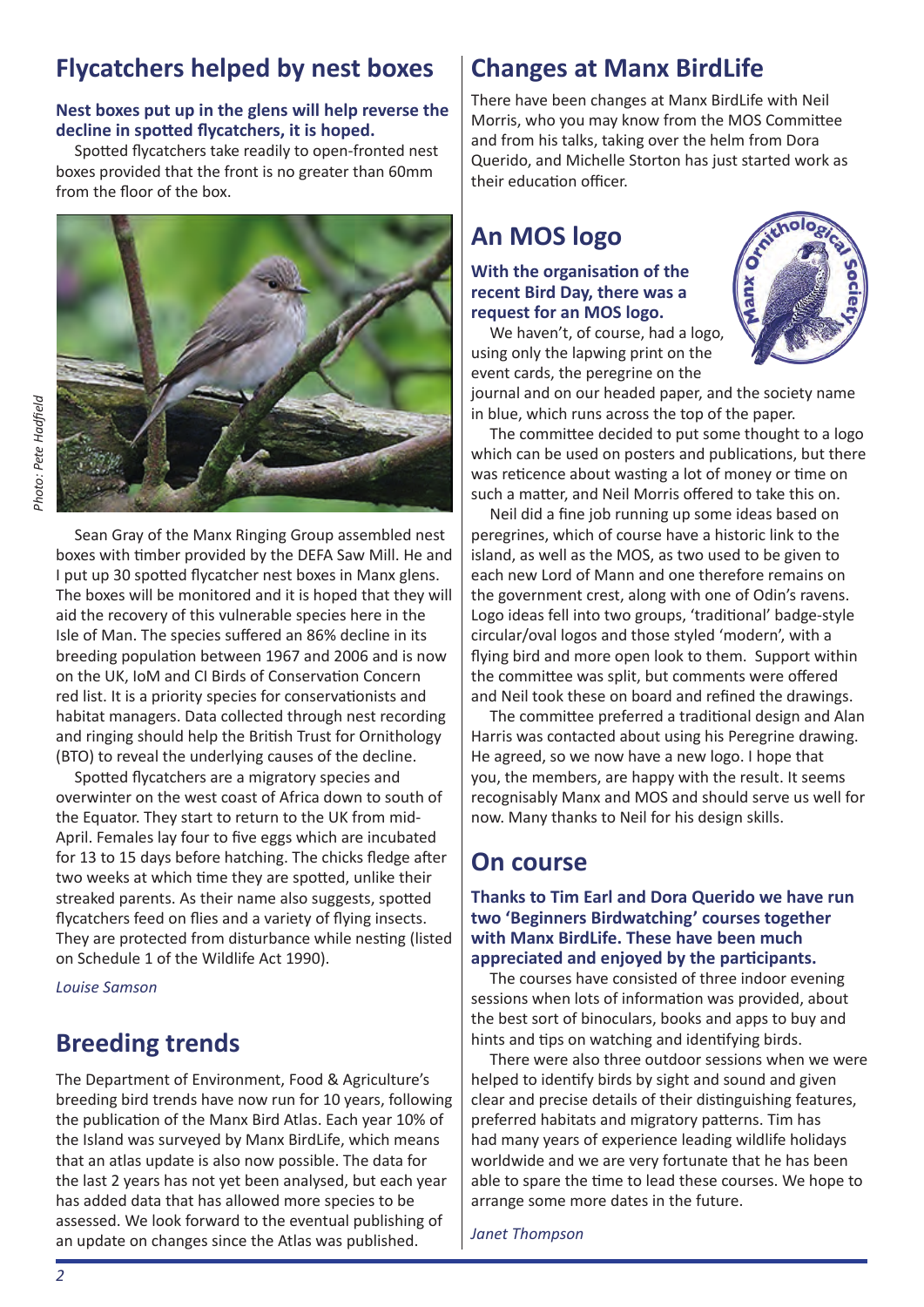## **Overnight on the Calf**

**This year we trialled a new event, with the help of Manx National Heritage, a trip to the Calf with an overnight stay to try to see shearwaters. I wasn't sure whether this would work, with the vagaries of the weather and the shearwaters, but was keen to try it and a date was set for a summer weekend with a dark, moonless night.**

Only 8 people could be accommodated but we were set to go on 2nd July in the morning, but the wind stopped play, so we returned in the evening and set off successfully from Port St Mary in fine weather, spotting gannets and auks as we passed the Sugarloaf and crossed the Sound. We were met by the wardens, Richard and Ian, and we walked up to the farmhouse, the base for the Bird Observatory, apparently known amongst observatories for its large movement of grey wagtails. We spotted pipits, linnets and lots of wheatear fledgelings. Later we took an evening stroll and watched the sun setting behind the lighthouses.

The main event started after dark, when we headed down to South Harbour and sat outside the shed, listening to the wind, fingers crossed for the sound of shearwaters coming back to their holes. There was no sign of them at first, but Richard and Ian headed off to a nearby ravine where they had set up nets and calls to try to capture some storm petrels, and at 11.15pm they brought back some of these tiny sea swallows. They seem too delicate for a life on the high sea. We waited a little longer outside and by 11.45 were excited to hear the chortling calls of shearwaters overhead as they dropped into the bracken in search of their nest holes, even though we couldn't see them flying in the pitch black. Richard had a plan, however, and the wardens searched the colony as the birds came in and caught a number of birds to ring and measure them. We therefore all had good views of both of these iconic birds whilst they were measured and ringed.

The next day we relaxed in the morning and took our own walks, spotting peregrines, black rabbits and a hen harrier whilst exploring the island. Turning a corner I was surprised and delighted to spot puffins on a slope, for a second, until I remembered that these are models. Still, it was delightful to sit amongst them. I am sure that this would make a popular art installation on Peel Hill. I knew they weren't real but it still felt good. Hopefully they will result in a future expedition to sit amongst the real puffins, one day.

In the afternoon the wardens led us on a circuit of the island. There were fritillary butterflies and both grey and common seals (commons are rare in the IoM). Marsh thistle and bog pimpernel were in flower. Choughs flew from the Calf over the Sound to fields by the Cregneish road, swifts were seen overhead and puffins were spotted close inshore, the first that I've seen in that area for many years. Joyce even spotted a pygmy shrew.

Richard treated us to a meeting with a 1 ½-week-old shearwater chick from a nest that they checked, mostly a ball of fluff with a beak, and very cute. Only 3 burrows allow checking, as many others are too deep. Claire chatted to us about her work on shearwater counting methods for her MSc at Bangor. A gull pellet that I checked was mostly crabshell but included the beak of an adult Manx shearwater and a couple of bird bones, evidence suggesting predation. Altogether a very successful weekend despite the false start and I ticked a long-awaited experience off my bucket list. We hope to repeat this for another group if there is interest next year. *Photos: Richard Selman* 







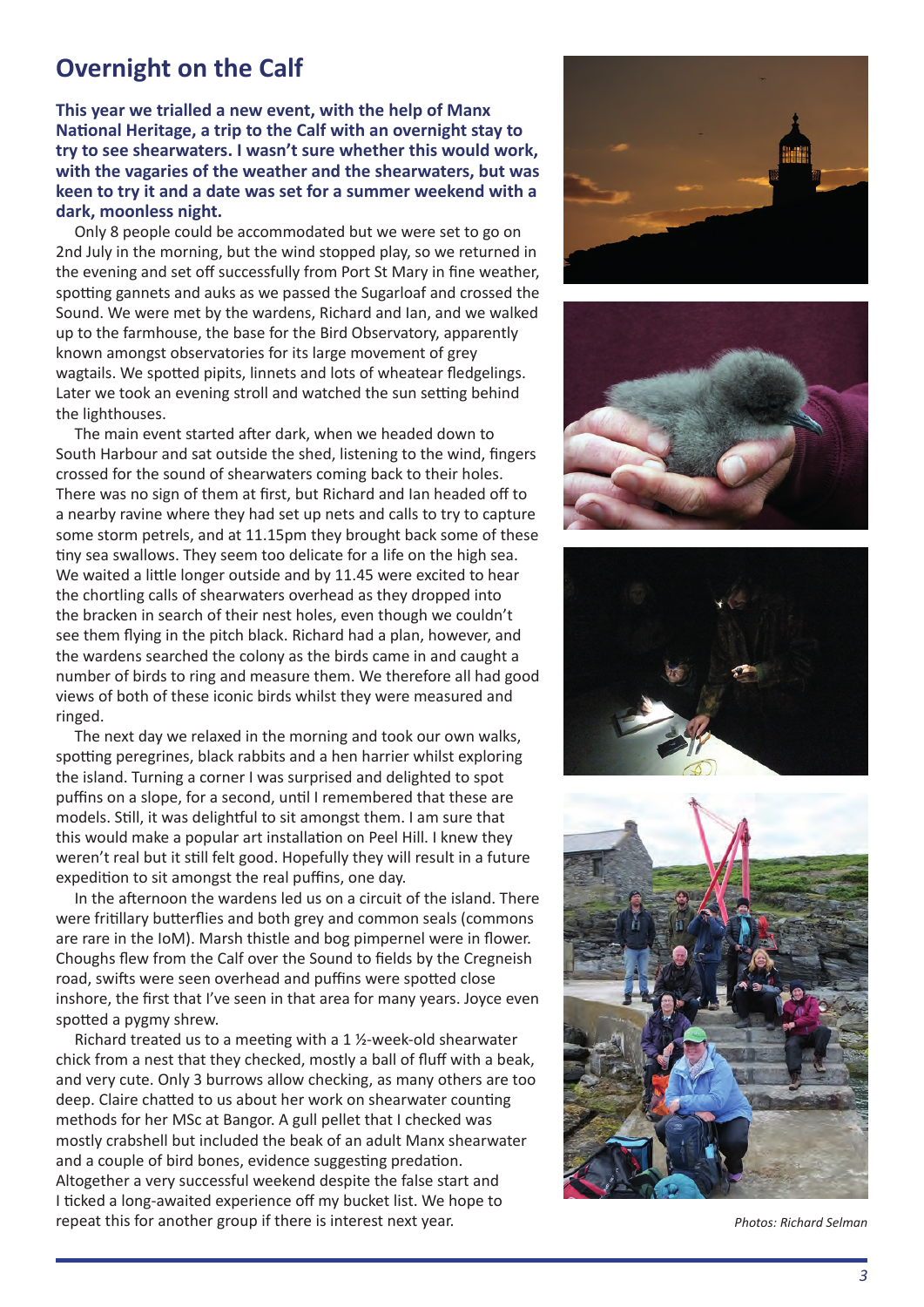# **An evening at the Point of Ayre**

#### **On a perfect evening on Tuesday 19th July 2016 MOS met at the Point of Ayre for a birdwatching evening with Mark Fitzpatrick.**

Some 20 members attended, which included people of all abilities – novices, experienced birdwatchers and bird experts. We began by viewing the shoreline and the first birds that we saw were Arctic terns dancing in the sky and then landing with their mouths full of sand eels.

One intrepid scoper then spotted a lone bird sitting on the beach, which was difficult to identify as it had its back to us. There was much speculation as to what this bird was. A number of theories were put forward, then Neil viewed the bird and identified it as a juvenile dunlin. We continued to view the scene to see how many birds we could spot.

Mark also spoke to us about recording our findings when completing the Garden Birdwatch Survey. We should endeavour to include as much detail as we can, to provide a clearer overall picture.

Mark suggested that we then walk along the coastline for a short distance to do some sea watching and explained the best position to stand whilst sea watching and what we should look out for in terms of birds, landmarks and tidal areas. A number of different seabirds were noted, including small groups of gannets flying low over the water, travelling purposefully north and not interested in feeding, but presumably going home to their roost. Razorbills, guillemots and a number of other sea birds were also seen. Just at the end of the session, the cry went up – basking shark! He was travelling north fairly close to the shore and members thought that he appeared to be a young basking shark. This was a lovely end to the evening.

We then walked back to the car park for a debrief whilst continuing our spotting. It was announced that some 17 species had been noted, which in an area of a few hundred yards is pretty amazing. Everyone agreed that it had been an enjoyable event and gave a big thank you to Mark for his time.

After the session, as it was such a beautiful evening, a few members stayed on, and with a number of birding experts on hand, the opportunity was taken by some of the novices to pick their brains on suitable types of binoculars, spotting scopes and cameras.



Afterwards, whilst travelling home, I went through Ballabeg. On the outskirts, there were at least 200 corvids, mainly jackdaws and rooks, perched on the electricity wires and the roofs of a couple of houses. The sheer number of birds packed into a small area was striking. We speculated as to the purpose of this, a



sitting of 'parliament' perhaps, or a scene from *The Birds* (Hitchcock)? The birds appeared to be silent and we decided that, because it was such a lovely warm end to the day, they were simply sitting, chilling, enjoying the last rays of the sun before going home to roost.

*Gill Johnstone*

## **Drenched with the ducks at the Ayres Pits**

#### **On 21st February the delayed MOS visit to the Ayres Pits went ahead as a joint event with the IoM Natural History and Antiquarian Society.**

Despite rain and flooded roads, 24 people attended in addition to the leaders of the tour, Stephen Smyth of Island Aggregates, Sean Gray and Neil Morris.

Rain settled in but we carried on. On the spoil piles around the pits in the working areas, herring gulls mixed with lesser black-backed gulls, the latter not such a common sight on the IoM, and coots grazed between them and swam in the pools. Some teal took flight as we arrived and a few tufted duck swam at the far end.

Stephen described the extraction operation, with another 12–15 years of planning consent remaining and a few decades of extraction within the site, and there was a discussion regarding the plans for a bird reserve, to be run by Manx BirdLife and opened to the public. We await news from the current parent company, but Stephen was positive about the plan. Stephen said that the larger Second World War structures will be retained at the end of extraction and built into the bunds.

Mute swans swam gracefully in front of us and Sean talked about the ringing, which has shown that Manx mute swans are unusual in how far they travel in winter, reaching as far as Aberdeen.

At a further pit there were a few Canada geese, coots and mallards. Rising up the bund between the working and the extracted pit we viewed hundreds of ducks on the old pit, lots of wigeon and tufted ducks, a few shoveler and goldeneye. Unfortunately the rain continued so binoculars were in and out of jackets, but due to the rain direction we still had to wipe the rain off.

Walking further up the pit we spotted cormorants, a gadwall and pochard before meandering back through the pools flooding the track.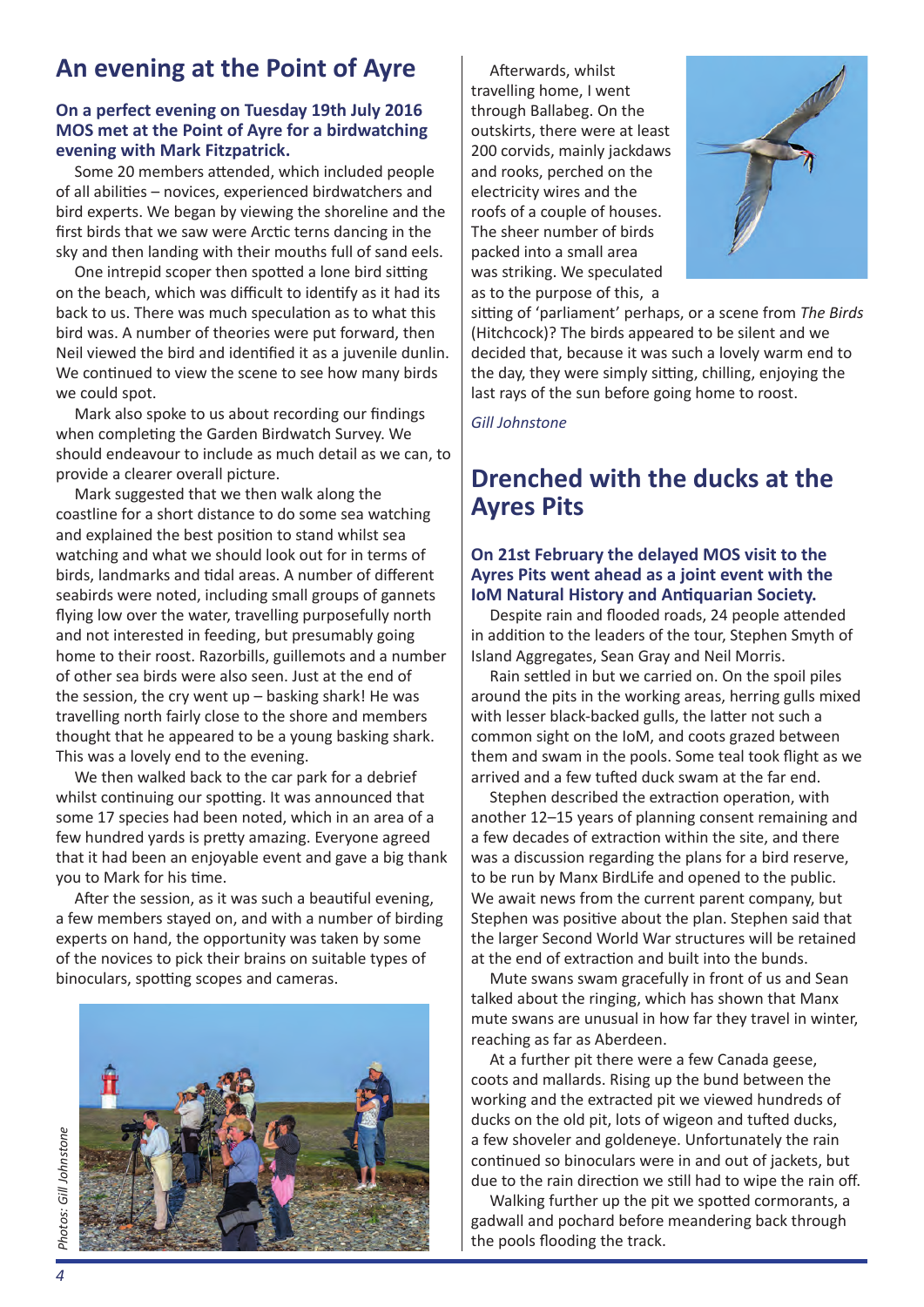## **Garden birdwatching**

#### **We all like watching the birds in our garden, but did you know that just by keeping simple records you could make a valuable contribution to our knowledge of Island bird life?**

All you have to do is to take part in the Garden Birdwatch scheme run by Manx BirdLife. The scheme, which has been running since 2000, has generated a wealth of information on the wide range of birds which visit gardens across the Island. The Manx Bird Report published annually by the Society makes good use of the reports provided.

The Society has therefore decided to support Manx BirdLife by sponsoring the Garden Birdwatch, which is now 'The Manx BirdLife Garden Birdwatch in association with the Manx Ornithological Society'. As well as helping to secure the future of the Garden Birdwatch, we hope the Society's involvement will lead not only to increased participation in the scheme by members but also to more Garden Birdwatch participants joining the Society.

You can find out more about the Garden Birdwatch and how to participate by visiting the excellent new Manx BirdLife website at www.manxbirdlife.im/sightings/ garden-birdwatch or by telephoning Manx BirdLife on 861130. We very much hope you will support the Society's sponsorship by participating in the Garden Birdwatch if you do not already do so.

*Richard Norris*

## **Fancy doing surveys?**

#### **The BTO undertakes frequent bird surveys that feed into their excellent website of bird facts. It is a charity and the principal body organising national surveys in the UK.**

If you enjoy bird surveys then please help, ensuring that Manx birds are included and can be seen in perspective with the surrounding areas. Our President, Pat Cullen, is the Isle of Man coordinator and anyone can take part, whether a BTO member or not. Just go to www.bto.org and look for Volunteer Surveys. Here follow many of the Core Surveys, to which Pat has contributed in the past.

**Breeding Bird Survey**: 1km squares are chosen at random by the BTO. A survey is carried out early in the breeding season and then again later, involving two linear walks, wherein birds are recorded in three zones of distance from the route. About ten squares are allocated to the Island and volunteers would be welcome.

**Garden Bird Watch**: identical to Manx BirdLife's, with an additional Feeding Survey in October–March.

**Heronries Survey**: Pat has done this for many years. There are six known heronries – Kentraugh, Balladoole, the railway opposite Brookfield Avenue (Castletown), Ballachrink (Santon), Kirby and Ballamoar (Jurby), though Balladoole and Ballachrink may be extinct. The survey involves counting the nests and those occupied.

**Nest Record Scheme**: recording the progress of nests. See the website regarding licences, where relevant.

**Waterways Breeding Survey**: a survey of birds and mammals along waterways, chosen by the observer, of between 500m and 5km in length. Pat did a stretch of the Glass one year and Joyce Stigant did part of the Laxey River for several years.

**Wetland Bird Survey (WeBS)**: sites are randomly chosen by the observer. Wildfowl, including rails and waders, are counted on a specified Sunday, mid-month, throughout the year. Over the years, the following have been surveyed: Chapel Bay, Gansey, Strandhall, Poyllvaaish, Castletown Bay west, Langness, Derbyhaven, Douglas Bay, Ramsey Harbour and Bay, Peel, Eairy, Kionslieu, Kerrowdhoo, Clypse, Bishop's Dub, Ballacain Dubs and meadows, Glascoe and the Point of Ayre Gravel Pits. Currently, Pat is doing Eairy, Kionslieu, Kerrowdhoo, Clypse and the Bishop's Dub. Ted Abraham counts the Gravel Pits and Glascoe. It would be great if Derbyhaven to Chapel Bay and Peel, could be covered.

In addition, there are other surveys with Manx involvement, some just for short periods, such as the Non-estuarine waterbird survey (Richard Norris covered Port St Mary to Scarlett last winter), winter thrushes, peregrines, house martins and swans (with the WWT).

*Richard Selman & Pat Cullen*



## **Puffins return to the Calf?**

#### **I was caught out for a second when I turned a corner on our summer visit and spotted them. Well they looked real enough.**

The MOS has contributed to the Manx Wildlife Trust project to return puffins to the Calf, by sponsoring the sound system. Puffins used to breed there in large numbers, many years ago, but have not bred there at all for some time. Now that the Shearwater Recovery Project is showing positive signs, model puffins have been placed on the brooghs and puffin calls are hailed out to passing birds via an automated sound system.

Puffins are showing interest in the Sound area, and we hope that they may go on to nest there once more. Personally I think that the models themselves could prove to be very popular as an art installation. They just make you feel good to sit amongst them, only to be bettered by the birds themselves.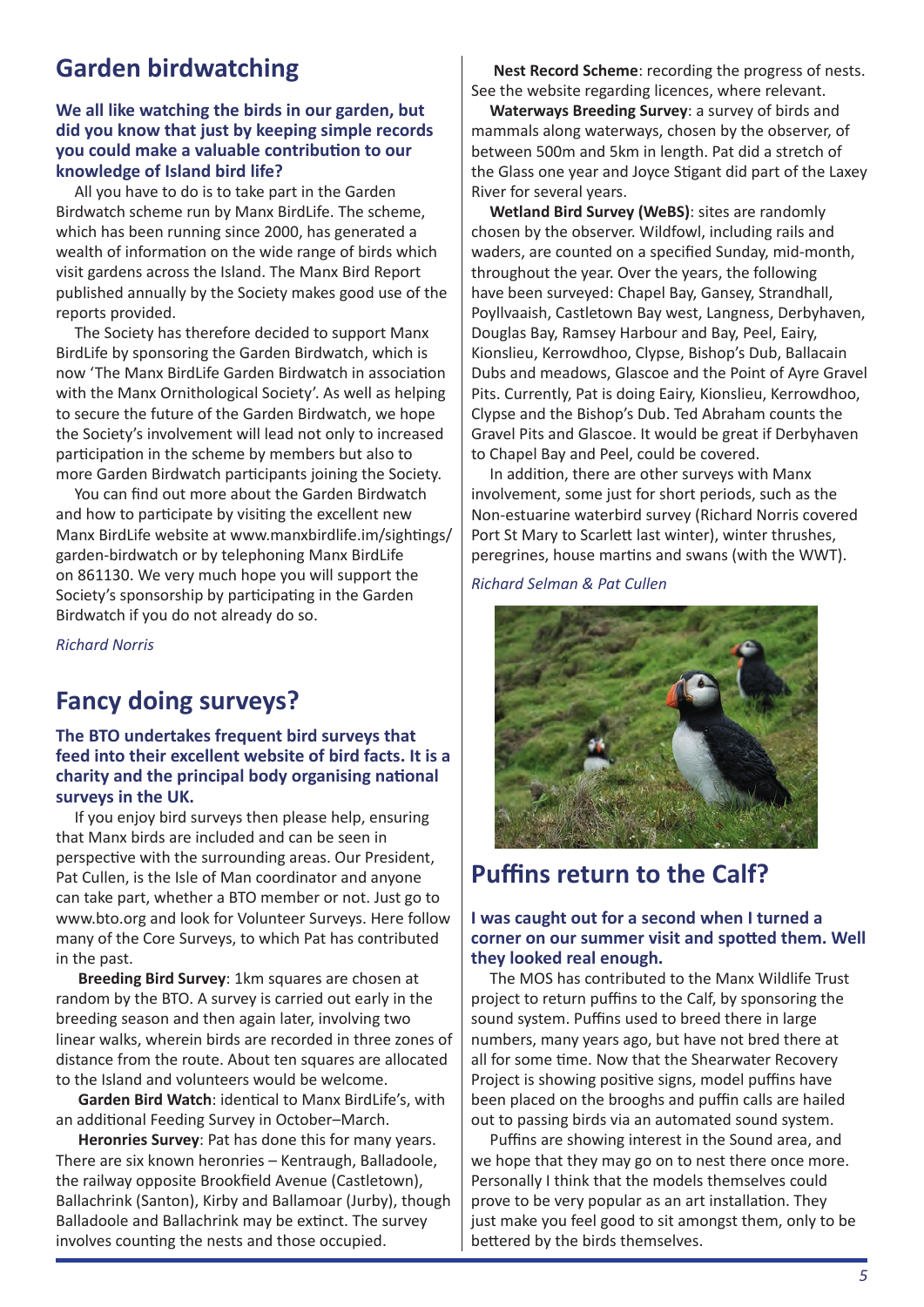# **Pelagic trip – 18th August**

**Eleven of us enjoyed a very pleasant evening out of Port St. Mary harbour aboard Bob Taylor's boat**  *Gemini***. This was a trip which had been postponed the previous week because of strong winds.**



Herring gulls, great black-backs, lesser black-backs, gannets, fulmar and shag were visible throughout our trip. At the Sugarloaf very few birds were on the ledges, most of the chicks having fledged. However, there was a flock of kittiwake on the water and guillemots, some moulting into their winter plumage.

As *Gemini* rounded Spanish Head approaching The Sound a kestrel made a brief flight over the water. From the Kitterland rocks snoozing seals opened their eyes to take note of us. A couple of bull seals used the interruption for a brief skirmish whilst the females and the youngsters were untroubled.

In the lee of Bradda the sea was calm and the evening sun warm. Bob and Sue provided hot drinks, chocolate cake and scones. Port Erin was silhouetted against a striking backdrop of luminous grey clouds, indeed the sky was beautiful throughout the evening. There was some debate about whether a bird that could be seen on the rocks near to the old mine workings was a peregrine.

A report from a fishing boat of dolphin and porpoise off the northwest coast of the Calf had us heading in that direction. We did not see them but as we headed to the Calf across the entrance to the Sound we were rewarded with the sight of a razorbill and at least two Manx shearwaters overtaking us.

Bob and Eunice had, with amazing speed and apparent ease, caught a few mackerel, which were duly



sacrificed to lure gulls on our return via the Chicken Rock. A gannet joined the gulls but was uncharacteristically reticent in asserting itself. We returned to Port St. Mary having enjoyed a wonderful evening afloat.

Thank you to Bob for his seamanship, sharp eyes, local knowledge and hospitality, to *Gemini* for a comfortable ride, to Neil Morris for sharing his considerable knowledge, to Sue for excellent cake and scones and to Janet for organising the trip.

#### *Margaret Kelly*



## **Fifty-six and counting**

**I have been feeding birds in my garden for years and decided to add up the number of species that have landed in the garden or on a tree overhanging it (not flyovers). I am now up to 56.**

I am in a great location on the edge of an estate in Andreas, backing onto farmland. My garden is a reasonable size, about 100' by 60'. I have a mix of habitats: a good-sized pond, fruit trees, vegetable patch, rough grass area, lawn and flower beds and I'm not far away from the coast, curragh-like habitat and the Ayres.

I try to provide a mix of food, attracting many species: my feeders contain peanuts, sunflower hearts and nyger seed, and I spread budgie/foreign finch seed on a piece of bare ground, which is great for house sparrows and finches. In early winter I put apples on the ground for the winter thrushes (redwings and fieldfares), and on my bird station to attract waxwing and blackcap. The local herring gulls even benefit from the occasional remains of a roast chicken! Also, I tend to garden for wildlife so there are plenty of wildflower seeds (or weeds!).

The cold winter of 2012/13 forced common gull and black-headed gull into the garden through sheer hunger. The fairly open nature of my garden, weed seeds and proximity to the Ayres accounts for linnet, twite and meadow pipit. A nearby shoot rears and releases redlegged partridges. The pond attracts mallard, heron and my only grey wagtail. Curiously, my sole moorhen visitor passed through well away from the pond. The budgie/ foreign finch seed has been the only food I have seen brambling and tree sparrow take although others have had a different experience.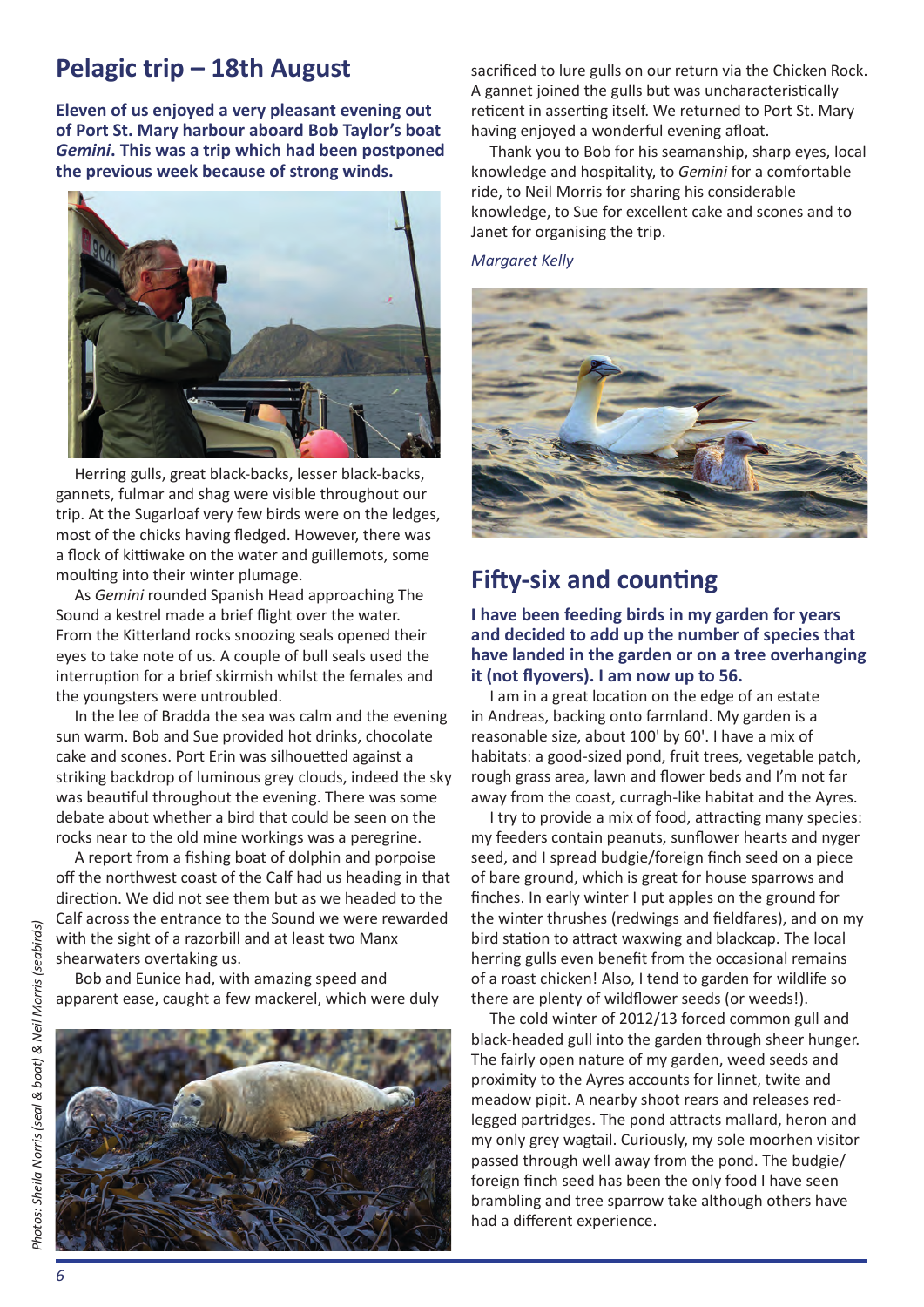#### **Highlights**

**Hoopoe**. This bird visited when the garden had just been cleared and turfed and the pond dug, but not lined. Looking out of the kitchen window in May 2007 I saw the distinctive head peeping above the pond edge from the shallow ledge I had made. It hopped onto the lawn and flew up to the back fence before flying off.

**Hen harrier**. A male ventured into the garden whilst the perimeter fence was temporarily removed. After its replacement, I saw a flurry of wings near the house in December 2014. A female had landed at the base of a shrub by my main feeding station.

**Wheatear**. Wheatear regularly pass through the adjoining field but I never anticipated a garden visit, however in May 2014 two females were attracted by a weeded patch of bare earth and spent time on the patio.

**Waxwing**. In March 2013 I was told there were several waxwings in the south of the island. Figuring that they may well have to pass over my garden on their way north I began placing apples on my bird feeder holder, a large piece of dead willow branch stuck vertically in the ground (I prefer this natural way of hanging my feeders). A male blackcap visited the apples on 31st March and daily to 13th April, but on 14th April a waxwing arrived. It was caught, photographed and ringed by Sean Gray the next day. This affected it not one jot: it was back feeding within ten minutes and stayed for five more days.

**Great-spotted woodpecker**. A female fed from my peanut feeder for about ten minutes in November 2012, but she never returned. I found several references on the internet to 'woodpecker logs' and made one. I selected a log 5" wide and 2' long. A number of holes were drilled in it, deep and wide enough for two or three peanuts and I hung it from the branch of an overhanging ash.

I persisted without success for nearly two years, though it attracted house sparrows, great tits and blue tits, which can reach the outer nuts but not the deep ones. In late summer 2014 I noticed that on a few occasions the holes had been emptied and began to wonder whether woodpeckers were visiting in the early morning, then I saw a male great spotted woodpecker on 17th September. He became a regular visitor, always visiting the log first, but using the feeders when it was empty. Since then a female has visited regularly.

**Barn owl**. On summer nights I often sit with the lights off as daylight fades and when bats are taking to the night sky. I saw the ghostly figure of a barn owl land in the ash tree that overhangs my garden at 11.15pm on 15th July 2013. It took off but I went outside and there it was, perched on my next door neighbour's TV aerial.

**Kestrel**. Sparrowhawk attacks are common around bird feeders. On one occasion I saw the birds scatter and was taken aback to see a male kestrel take to the air from beneath the feeders. The attack was unsuccessful. Kestrels often hover over the field next to our garden, especially in autumn.

**Twite.** Several years ago a neighbour mentioned twite in his garden, but I was sceptical until in November 2014 I saw a large flock of finches in the field adjoining

my garden, in stubble for the first time for many years (usually in winter cereals). They remained in the area, but rarely did I get a good view. I wondered whether they were all linnets, but I couldn't see any males. The possibility of twite then came to mind. It's easy to convince yourself you've got something special, not just immature linnets, so I contacted Sean Gray and Chris Sharpe for tips. A few days later the birds landed in my fruit trees and began calling. The light was poor but the calls were a real clincher. They were indeed twite.

I then had an idea to try to bring them in to feed. I mowed a strip of lawn pretty much to soil level and put budgie seed and nyjer in it: my 'twite cricket wicket'. I haven't yet attracted twite in but I have seen them looking at it from the trees. The chaffinches love it.

**Reed bunting.** On 27th March a female reed bunting turned up and fed several times daily up to 2nd April.

#### **Hopes**

My neighbour has seen a tree creeper, though I don't have mature trees in my garden. Whitethroat breed nearby (the males are audible) and yellowhammers were present in the adjoining field in 1998 but none remain. Ravens have landed on a neighbour's roof and I am tempted to place a road-kill rabbit on the lawn. Maybe even a buzzard may land (they soar overhead and I successfully fed the first buzzard family on the island with rabbit and hare road-kill). I have also considered throwing food onto the lawn when there are lesser blackbacked gulls. I am always hopeful of a new species but I am running out of realistic possibilities, though I will not stop looking, hoping and trying.

#### **My garden list**

Barn owl, blackbird, blackcap, black-headed gull, blue tit, brambling, carrion crow, chaffinch, chiffchaff, coal tit, collared dove, common gull, dunnock, feral pigeon, fieldfare, goldcrest, goldfinch, great tit, great spotted woodpecker, greenfinch, grey heron, grey wagtail, herring gull, hooded crow, hoopoe, house martin, house sparrow, jackdaw, kestrel, lesser redpoll, linnet, long-

tailed tit, mallard, meadow pipit, mistle thrush, moorhen, pheasant, pied wagtail, red-legged partridge, redwing, reed bunting, robin, rook, sedge warbler, siskin, song thrush, sparrowhawk, starling, swallow, tree sparrow, twite, waxwing, wheatear, willow warbler, wood pigeon, wren.

*Garry Curtis*